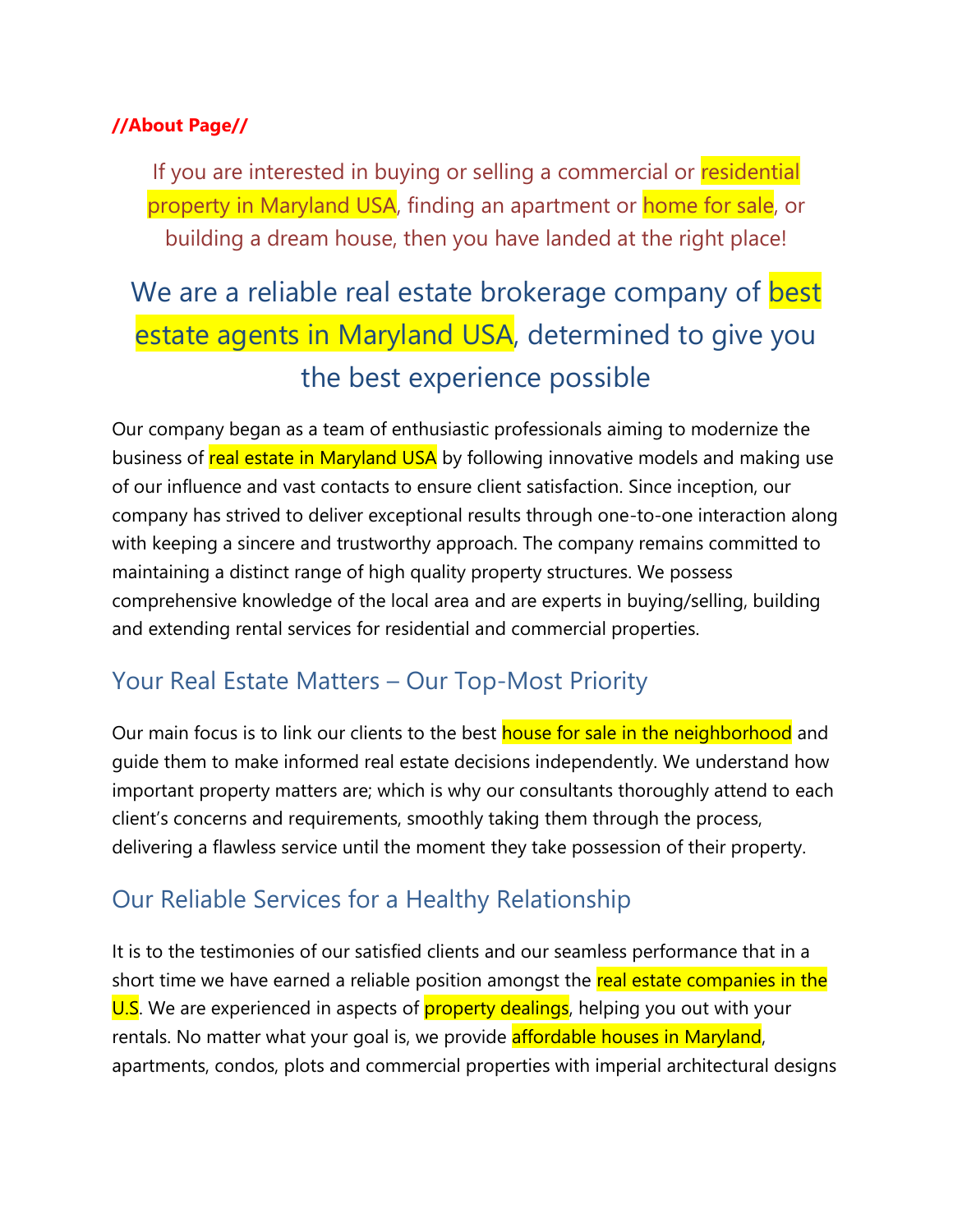and top-notch quality. You can discover your desired property with us or sell it through us—we are just a click away. Just give us a visit and let us take care of the rest.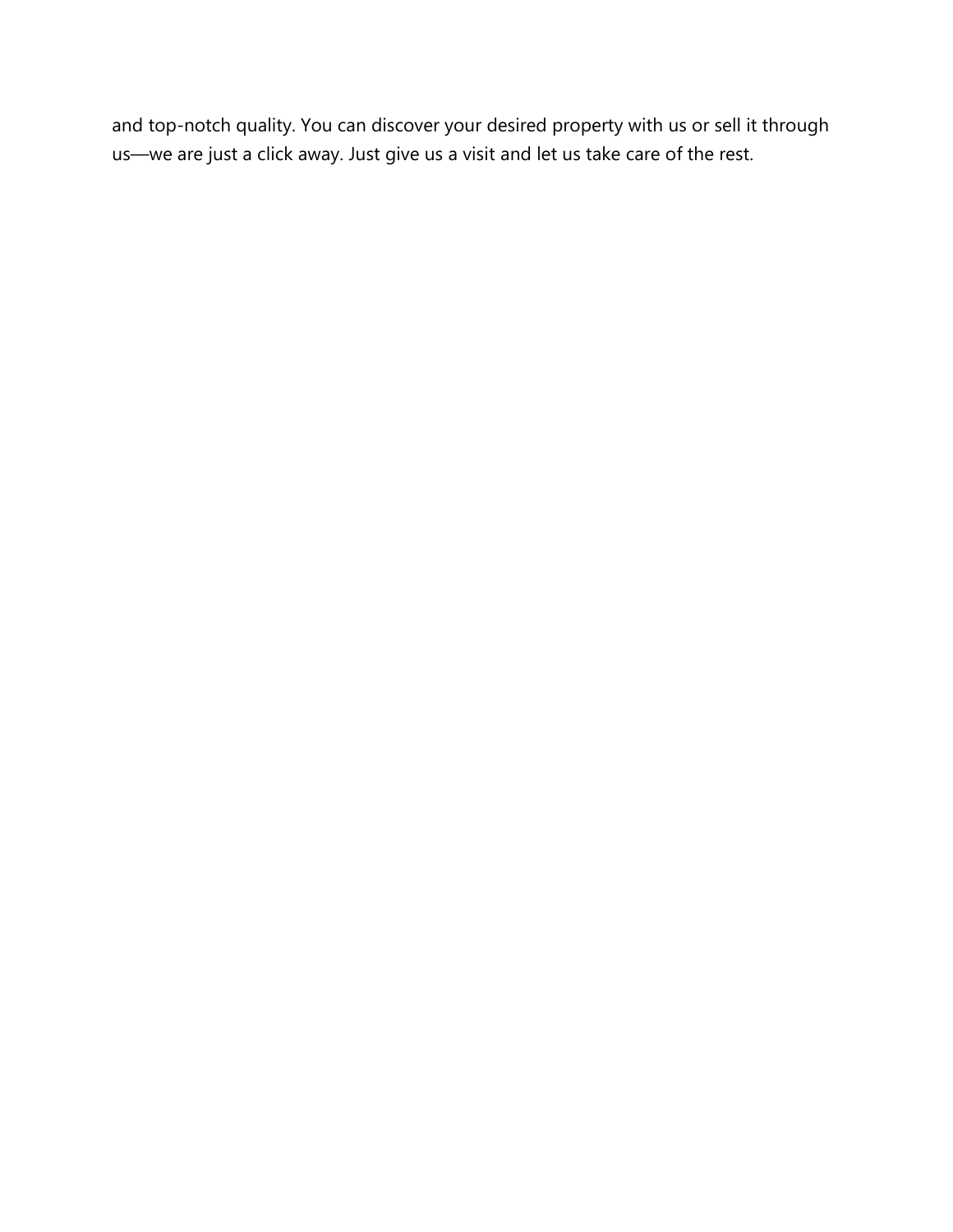#### **//Buyer Page//**

We pride ourselves in facilitating our clients—not only through personal assistance but also with online tips for buying and selling their property wisely.

## **The real estate business across the U.S. is fast-paced. Properties that would take days to sell are being sold within hours. The struggle to find the right home for sale near you at an affordable range is tough and the competition is high!**

The **home-buying** decision is already a sentimental matter, and with added pressure of the market and stress to beat out other buyers makes the entire process really exhausting. To make this process smoother, or at least less hectic, you need to consider a few things.

Here are some tips you can follow to make your home-buying process easier.

#### **1. The house that best suits you**

The first and foremost thing that you need to determine is the type of house you believe best suits your needs. Decide what you are looking for: condos for sale, a one-unit house, a multi-storey house or a cheap apartment nearby—there are several options to choose from when buying a residential property. Depending on your personal needs, you need to decide the type of house that meets your requirements. Be sure of what you are looking for.

#### **2. Your specifications**

As mentioned earlier, buying a house is an emotional experience. There are countless expectations and many dreams attached to it. Plus, it is the biggest purchase of your life, and so it ought to meet all your requirements. Make a mental list of specifications like the number of bedrooms you need, bathroom layout, kitchen style and so on. You could also decide the neighborhood you would prefer and the size.

#### **3. Finance**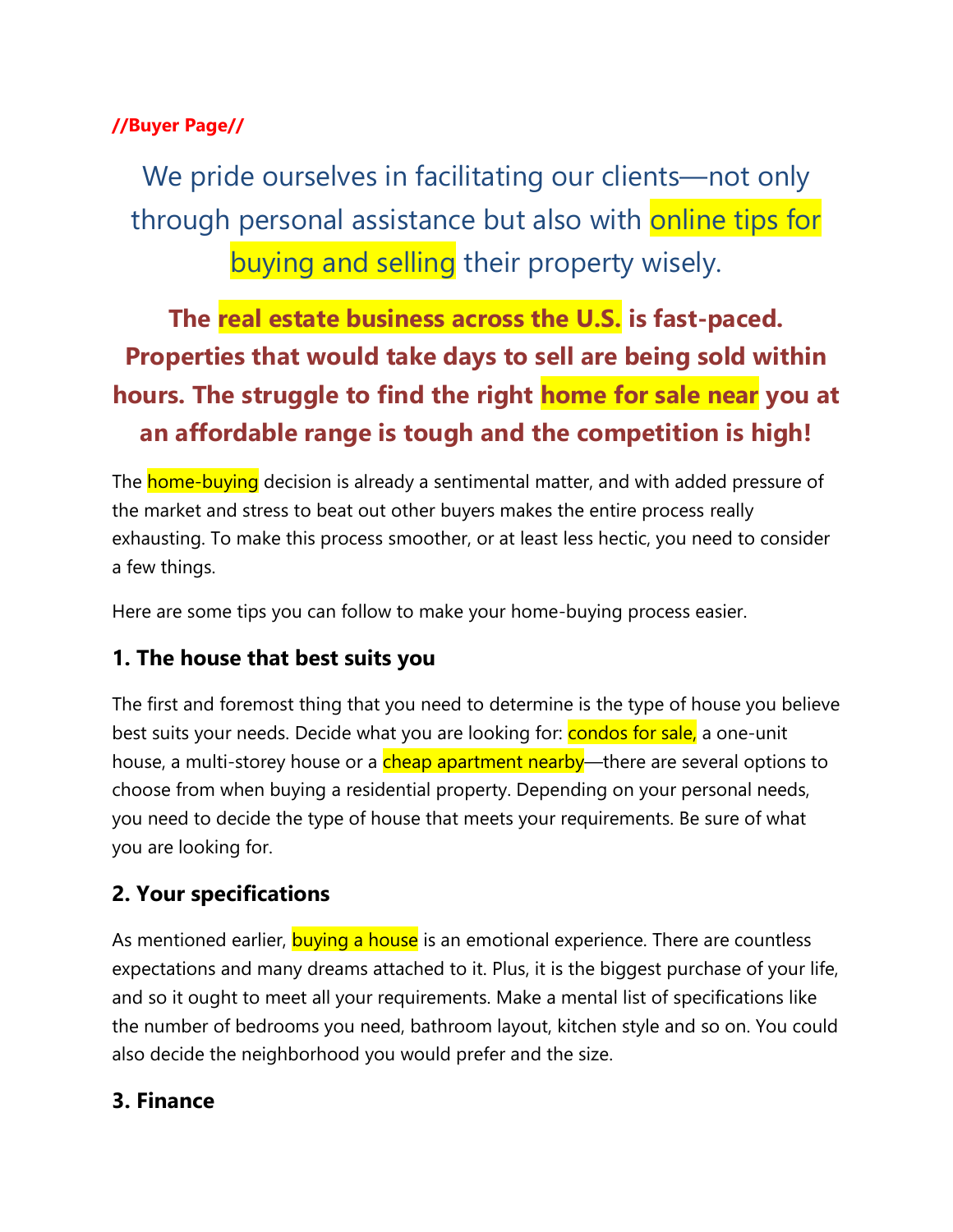This is the important part. If you are a first time home buyer, you need to consider where exactly buying a house fits into your financial frame. Think of how much mortgage are you eligible for, and before you rush, get an idea of how much you can *actually* afford.

Keep your previous debts into consideration, think of how much down payment you can afford along with the monthly payment. Do not skip to estimate how much the property taxes and homeowners insurance will cost and the amount you are willing to spend on the maintenance.

#### **4. Hire an agent**

This is where our role comes in. With all your specifics mentioned, we will help you understand how to buy a house and then locate homes that fit your requirements in an affordable price range. Once you have selected a house to buy, our **professional real** estate agent will help you in bargaining through the purchase.

In addition, our agents will also help you make the offer and design an attractive contract for the home sellers in the market. Remember that the more appealing your offer is, the higher its chances of acceptance. Not only that, but we will also assist you in getting a house loan and completing all the legal requirements and paperwork.

#### **4. House Inspection**

You may be satisfied with the house that you have decided upon, but sometimes the home sellers do not reveal certain defects that are not apparent but likely to cause trouble once you move in. To avoid such problems, it is more prudent to have a professional check your prospective house in terms of quality, safety, and general condition.

If the inspection exposes any such defect, you are in the position to withdraw your offer and get the deposit money back. You could also negotiate with the seller to make the repairs before signing or bargain over the selling price along with other options.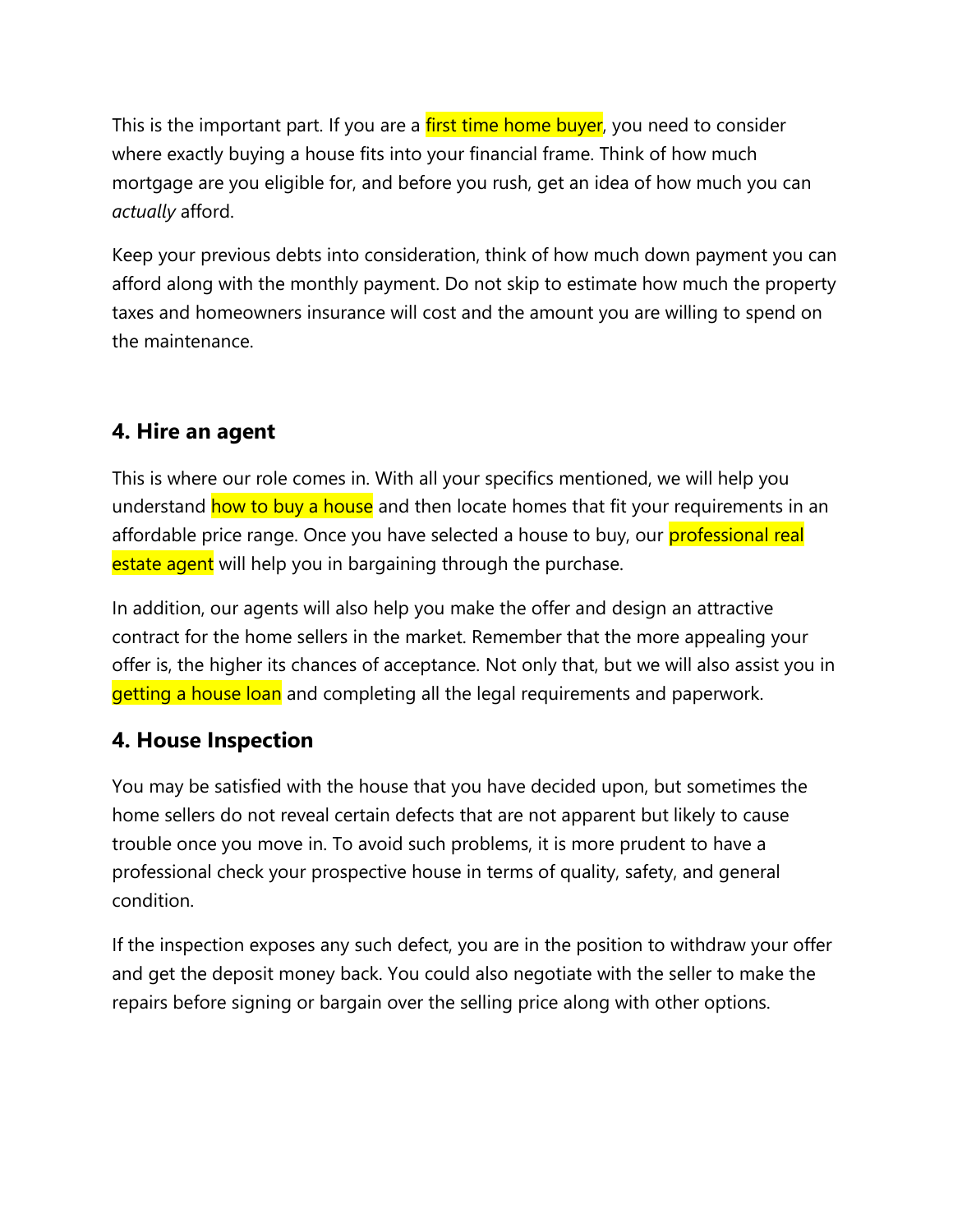#### **//Seller Page//**

## **Home selling is different from home buying and a rather difficult process, especially if you are a first time buyer of property.**

We know that your house is your priced possession and you want to make maximum profit from it. The aim while putting a property up for sale *is* to sell it in the shortest time with maximum profit and least trouble. Our company realizes what it takes to sell your biggest asset. The worth of your house is dependent upon multiple factors, such as: the location and neighborhood, the presentation and overall condition, and of course the agent you choose and their skills.

Here are a few tips to help you make wiser decision while selling a house.

#### **1. Browse through the websites**

Selling your house without an agent on your own is not easy. All the best advices and suggestions would still not match the expertise of an estate agency. If you want to draw a larger audience and ensure that your house sells quickly at a significant price, you need to refer to a real estate agency that would make selling your home possible for you. And since we are in a digital age, you can find a number of real estate agencies only a click away.

Remember that a well equipped website is one of the key characteristics that define a competent company. An efficient and reliable agency will have invested in an excellent website with latest updates and real estate agent listings on the homepage. Browse through the websites and find the **best estate agency near you.** 

#### **2. Get the right agent**

A real estate agency will help you find a realtor. The task however is to choose the agent carefully. Before you put your property up for sale, spend time to select an efficient realtor who is well-organized as well as a competent marketer. Remember not every agent out there will know how to sell your house fast. The smart thing is to meet with multiple realtors, interview them and ask the company for their track record. Even look for references from recent clients that can tell how professional the agent is. It is not a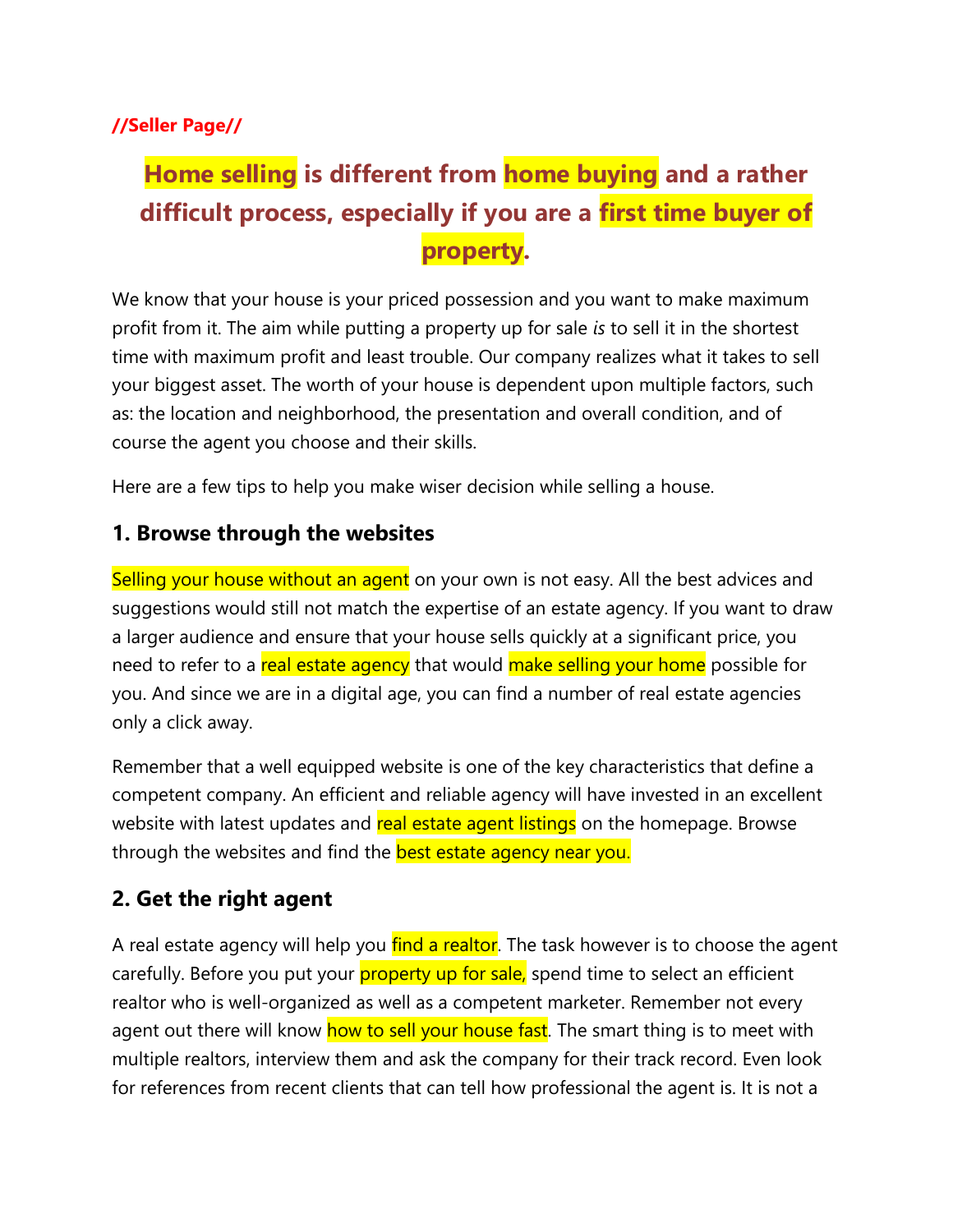waste of time as it would seem. Choosing the right realtor will ultimately benefit you and put a good amount in your hands at the end of the day.

### **3. Pricing**

The most crucial and important thing you need to consider is pricing your home accurately. Be sure of what is the price of your house. Do not rely on layman opinion, and make use of professional help—your agent—who has the necessary experience and knowledge and can accurately tell you the cost of selling your home. Your estate agent will evaluate comparable sales and give you a correct estimation of value.

### **4. House inspection and presentation**

Naturally, once your house is up for sale, you will find interested buyers wanting to take a tour of your house. Be flexible about it and let the buyer and their agent tour in peace.

The tip to give an impressive view is by reducing some of the furniture to make your place look more spacious. It is also advisable to get necessary repairs done and make your house look presentable before you open it for buyers. The best idea is to get it painted and fix the damages before the buyers point it out. It will only add to the value of your house.

## **5. Communicate**

Respond promptly to the offers without making the buyers wait lest you drive them away. There is plenty of property out there, buyers do not wait that long for a seller to make up their mind. It will only put you at loss and reflect negatively on your seriousness.

Personal interaction overall plays a vital role in selling as well as buying a property. If you want to ask or tell a client something, run it with your agent who will contact your client's agent. At the same time, keep an active presence in the interaction. This will keep you informed about the status of your contract as well as the clauses of your agreement.